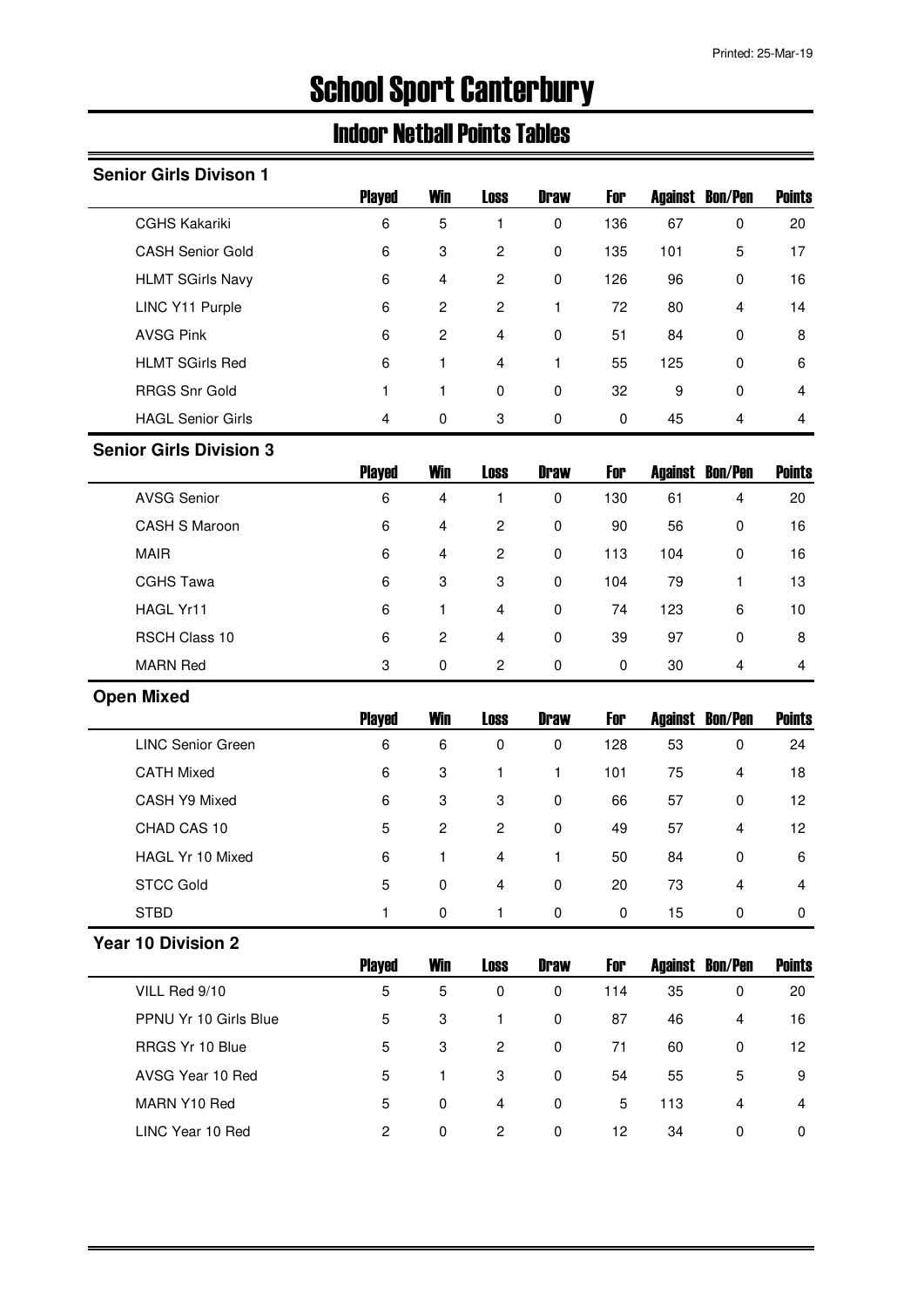## **Year 10 Division 3**

|                             | <b>Played</b> | <b>Win</b> | <b>Loss</b> | <b>Draw</b> | For | Against | <b>Bon/Pen</b> | <b>Points</b> |
|-----------------------------|---------------|------------|-------------|-------------|-----|---------|----------------|---------------|
| PPNU Yr 10 Girls Green      | 5             | 4          |             | 0           | 87  | 60      | 0              | 16            |
| CASH Y10 Maroon             | 5             | 3          |             |             | 78  | 71      | $\Omega$       | 14            |
| <b>HLMT Junior Girls 10</b> | 5             | 2          | 2           | 0           | 55  | 49      | 4              | 12            |
| MARN Y10 Blue               | 5             | 2          | 3           | $\mathbf 0$ | 71  | 63      |                | 9             |
| <b>CGHS Kowhai</b>          | 5             | 2          | 3           | $\mathbf 0$ | 64  | 87      | $\Omega$       | 8             |
| UNLM Ao Tawhiti             | 4             | 0          | 3           |             | 56  | 81      | 0              | 2             |

#### **Year 9 Girls Division 2 Sec. 1**

|                      | <b>Played</b> | <b>Win</b>     | <b>Loss</b>    | <b>Draw</b> | For | Against | Bon/Pen     | <b>Points</b> |
|----------------------|---------------|----------------|----------------|-------------|-----|---------|-------------|---------------|
| CASH Y9 Gold         | 6             | 6              | 0              | 0           | 177 | 36      | 0           | 24            |
| AVSG Year 9 Green    | 6             | 4              |                | $\mathbf 0$ | 98  | 52      | 4           | 20            |
| PPNU Yr 9 Girls Blue | 6             | 4              |                | $\mathbf 0$ | 90  | 52      | 4           | 20            |
| LINC Year 9 Pink     | 6             | $\overline{c}$ | $\overline{c}$ | $\mathbf 0$ | 50  | 46      | 8           | 16            |
| LINC Y9 Blue         | 6             | $\overline{2}$ | 3              | $\mathbf 0$ | 65  | 96      | 4           | 12            |
| <b>CGHS Karaka</b>   | 5             | $\overline{2}$ | 3              | $\mathbf 0$ | 89  | 98      | 2           | 10            |
| CGHS Whero           | 5             | 2              | 3              | $\mathbf 0$ | 72  | 98      |             | 9             |
| CATH Y9 Girls 1      | 6             | 1              | 5              | $\mathbf 0$ | 50  | 94      | $\mathbf 0$ | 4             |
| CATH Y9 Girls 2      | 6             | 0              | 5              | 0           | 50  | 169     | 4           | 4             |

# **Year 9 Girls Division 2 Sec. 2**

|                         | <b>Played</b> | <b>Win</b> | Loss | <b>Draw</b> | For | Against | <b>Bon/Pen</b> | <b>Points</b> |
|-------------------------|---------------|------------|------|-------------|-----|---------|----------------|---------------|
| CGHS Kikorangi          | 5             | 4          | 0    | 0           | 79  | 21      | 4              | 20            |
| MARN Y9 Red             | 5             | 3          |      | 0           | 92  | 31      | 4              | 16            |
| PPNU Yr 9 Girls Gold    | 5             | 3          | 2    | 0           | 62  | 78      | 0              | 12            |
| AVSG Year 9 Blue        | 5             | 0          | 3    | 0           | 16  | 48      | 9              | 9             |
| <b>RRGS Yr 9 Yellow</b> | 4             | 0          | 3    | 0           | 16  | 84      | 4              | 4             |
| CATH Y9 Girls 3         |               | 0          |      | 0           | 3   | 6       |                |               |

#### **Year 9 Girls Division 2 Sec. 3**

|                            | <b>Played</b> | <b>Win</b>     | <b>Loss</b> | <b>Draw</b> | For      | Against | <b>Bon/Pen</b> | <b>Points</b> |
|----------------------------|---------------|----------------|-------------|-------------|----------|---------|----------------|---------------|
| VILL Blue Year 9           | 5             | 5              | 0           | 0           | 118      | 42      | 0              | 20            |
| LINC Year 9 Orange         | 5             | 3              |             | 0           | 115      | 54      | 4              | 16            |
| CGHS Mangu                 | 4             | 3              |             | $\mathbf 0$ | 77       | 28      |                | 13            |
| CASH Y9 Maroon             | 5             | $\overline{c}$ | 3           | 0           | 71       | 95      | $\Omega$       | 8             |
| AVSG Year 9 Red            | 4             |                | 3           | 0           | 37       | 89      | $\Omega$       | 4             |
| <b>HLMT</b> Junior Girls 9 | 5             | 0              | 5           | 0           | 49       | 144     | $\Omega$       | 0             |
| PPNU Yr 9 Girls Green      |               | 0              |             | 0           | $\Omega$ | 15      | $\Omega$       | 0             |